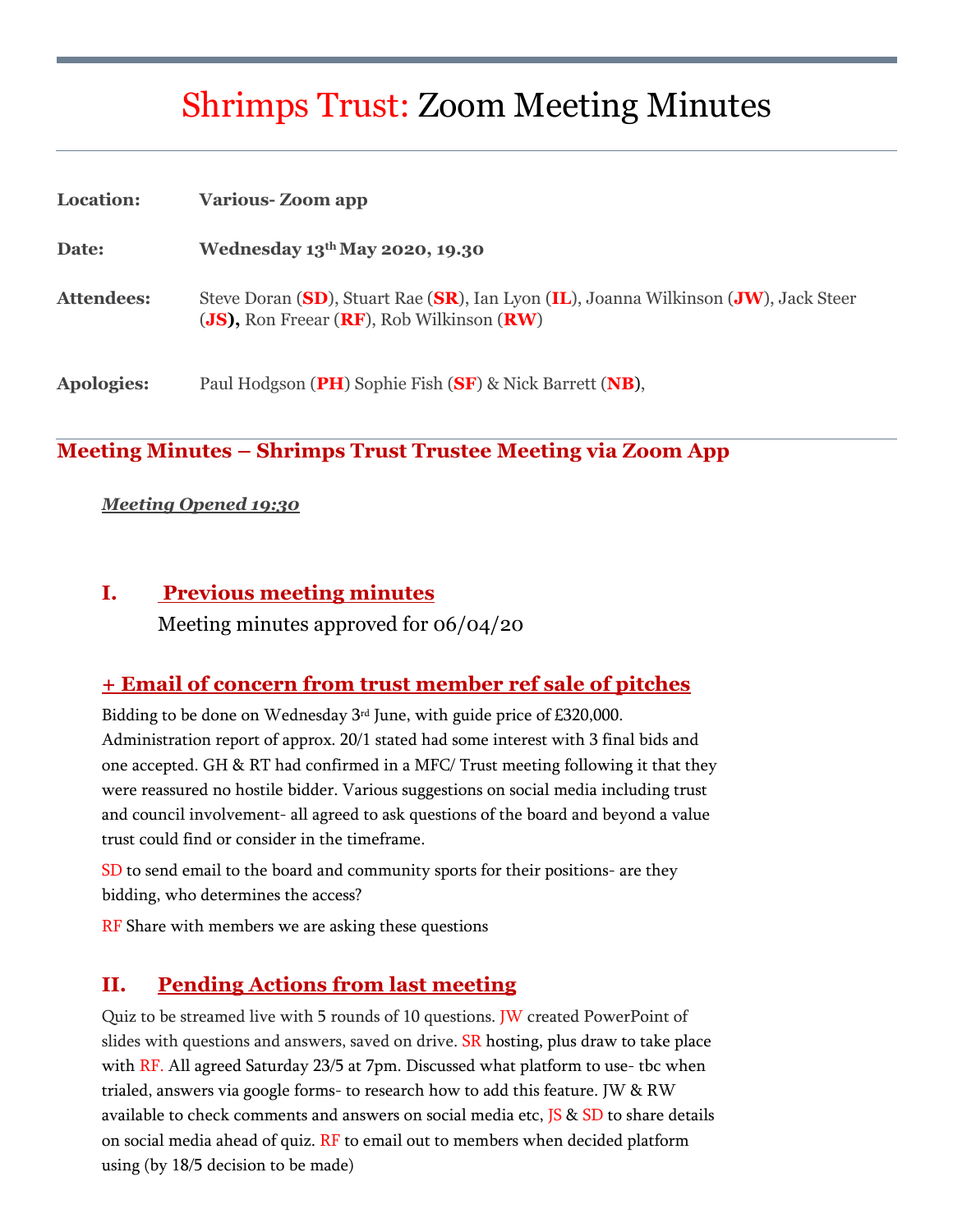RF to get laptop from JG for draw.

## **III. Membership numbers and benefits Update**

A & b & e & h) Memberships at 410, not likely to change before year end.

Membership meeting due Monday 18/5 to consider pack content, benefits and further details and SD will communicate to other trust board afterwards.

C & d) Discussed direct debit and year end of membership. JS advised that end of year accounts still need to be filed as no extensions yet, must consider that if no payment not member and not a share holder.

All agreed to keep membership price at £10 due to the value members get from their memberships but remove P&P as due to covid all packs will need posting- all agreed for trust to absorb cost of postage.  $RF$  to email out this information on next relevant email.

All agreed to email out to members before year end to advise of options ref membership renewal. JS to draft email.

f) AGM venue can be online but must be accessible, as in the guidelines. JS  $\&$  RF to double check our rules state this also and timeline required to be held in. All agreed to wait and hopefully be able to hold one live later in the year.

Nominations align with AGM so current board that due to step down (SR, RF, JW & PH) can continue until that time.

g) Agreed to carry forward all hospitality prizes from this season but decline the one rollover from previous season.

## **IV. Trust Finance Update**

JS sent information before the meeting. No major changes expected before the year end of 31/5. Highlights include merchandise sales, away travel and badge sales and a surplus of £3106.

b) Flag cheque now cleared and sale is progressing, unknown when we will receive it. Agreed not to be considered an asset. Further consideration needed on the spare money available due to the lower cost.

c) Surplus to be used or allocated. Some could go to raise the roof, but other projects may come up. Must consider if club can survive or will any monies be required to help them in the future? All agreed to hold funds as they are at the moment and ask the members their opinions.

d) Paypal balance high and funds not required for member packs this year as cheque written, All agreed to transfer funds to main account, leaving balance of £250 for any costs in the future. JS to move funds

## **V. MFC Crowdfunding**

Agreed as before to pledge £250 for rewards on the crowdfunding appeal supporting the club. All agreed to buy NHS tickets as the reward.